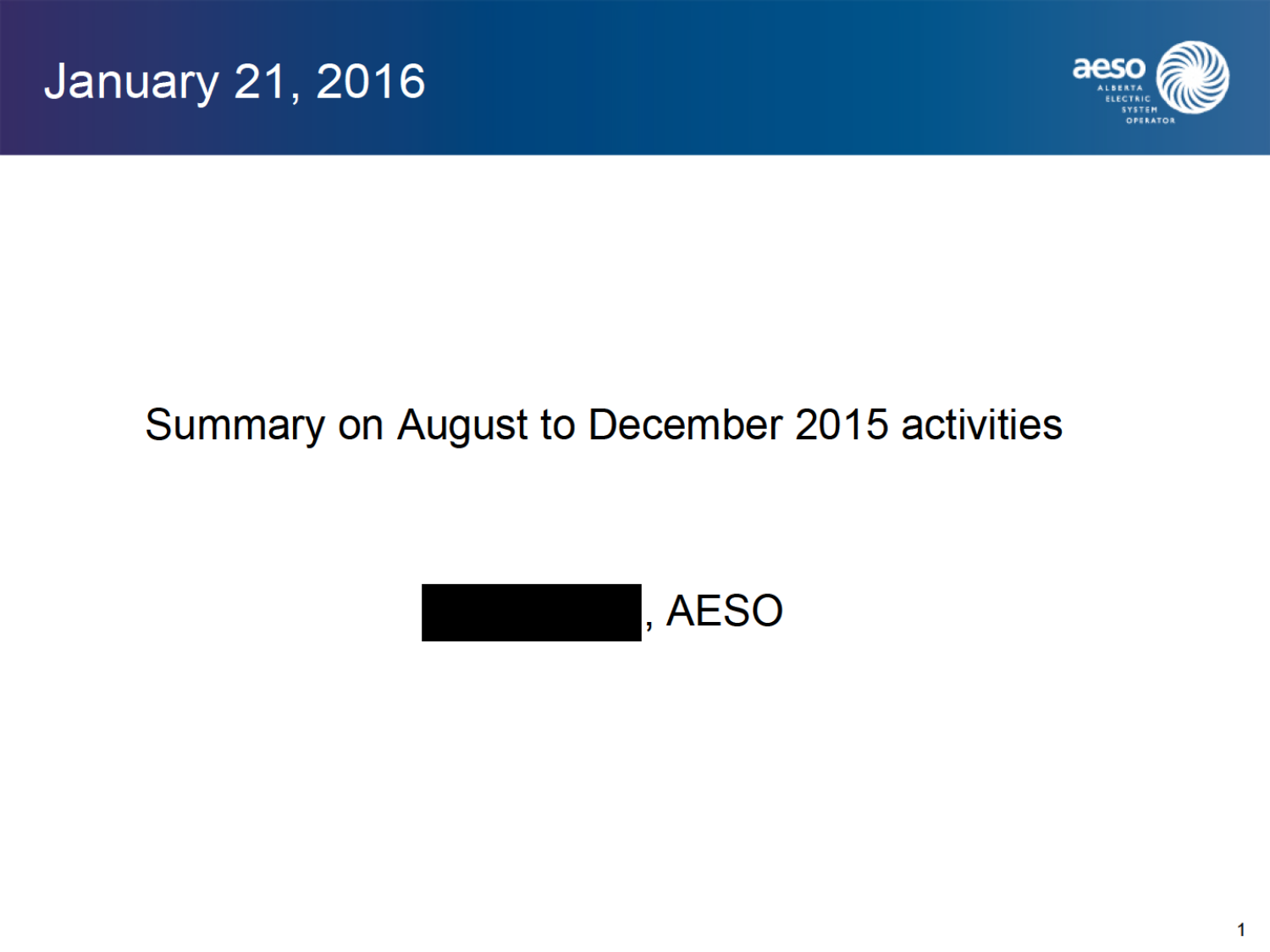## $502.11 - History & Future$



## **What has happened**

- June 2015 AESO internal approval
- July 2015 WG formed
- Aug 27  $-$  1st WG meeting @ AESO
- Sep 17 2nd WG meeting @ ATCO
- Oct 29 3rd WG meeting @ ENMAX
- Nov 16 CANA as consultant
- Nov 19 4th WG meeting  $@$  EPCOR
- Dec 17 5th WG meeting  $@$  AltaLink
- Jan 21 6th WG meeting  $@$  AESO

## **What will happen**

- February
	- Recommendation paper
- April
	- Finalize recommendation paper
	- Start drafting 502.11 rule
- November
	- $-$  Finalize 502.11 rule
- December
	- $-$  File with AUC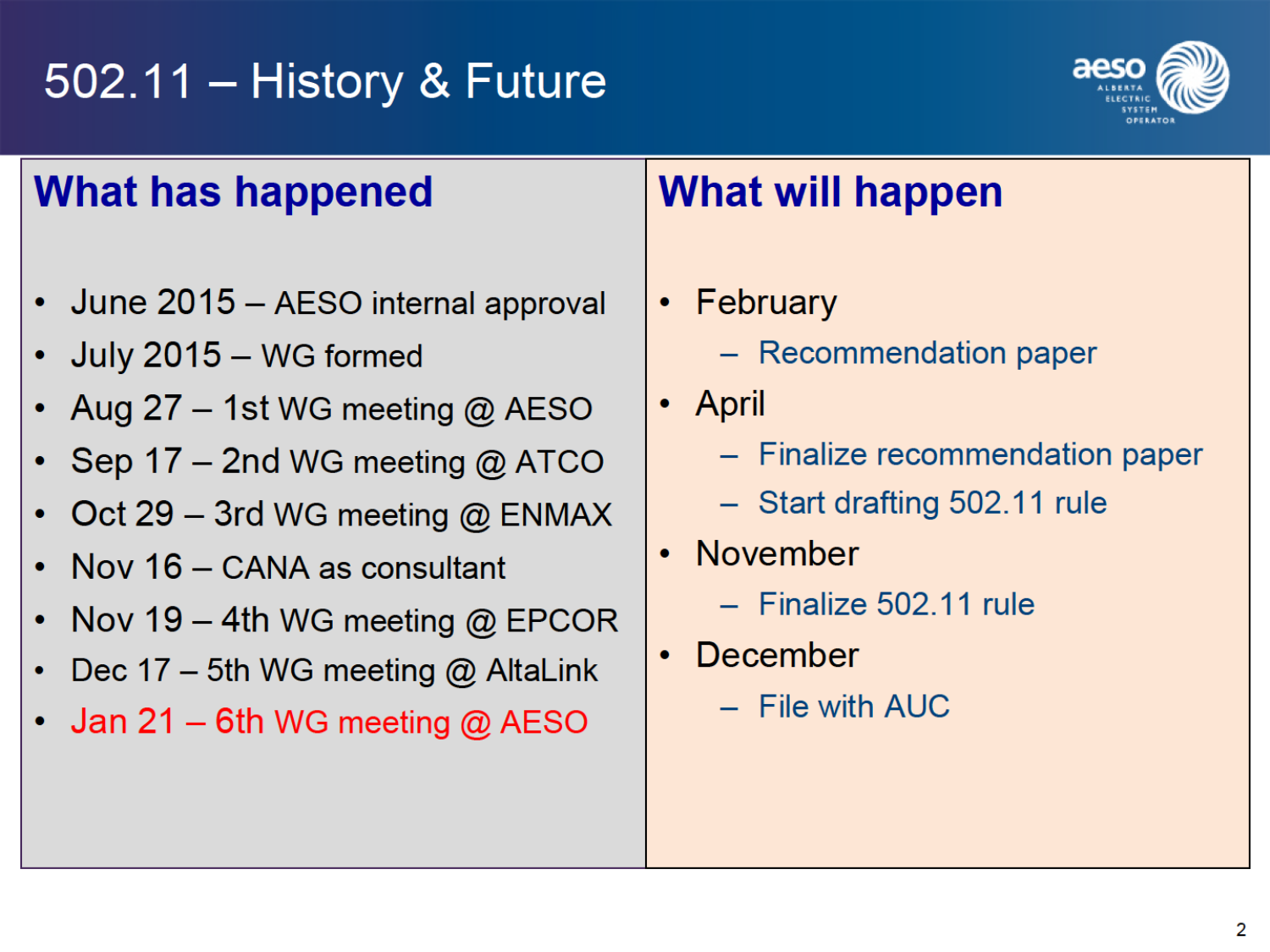# 502.11 Workgroup (WG)



|               | Primary                                   | <b>Alternate</b>                                              |
|---------------|-------------------------------------------|---------------------------------------------------------------|
| AltaLink      | <b>Principal Engineer - Substations</b>   | Principal Engineer - Major<br><b>Equipment and HVDC/FACTS</b> |
| <b>ATCO</b>   | Senior Manager, Substation<br>Engineering | Senior Technical Supervisor,<br><b>Innovation</b>             |
| <b>EPCOR</b>  | Senior Manager, Transmission<br>Assets    | Manager, Transmission Regulatory<br>Affairs                   |
| <b>IENMAX</b> | Manager, Electrical Engineering           | <b>Transmission Planning Engineer</b>                         |
| FortiaAlberta | Director, Engineering                     |                                                               |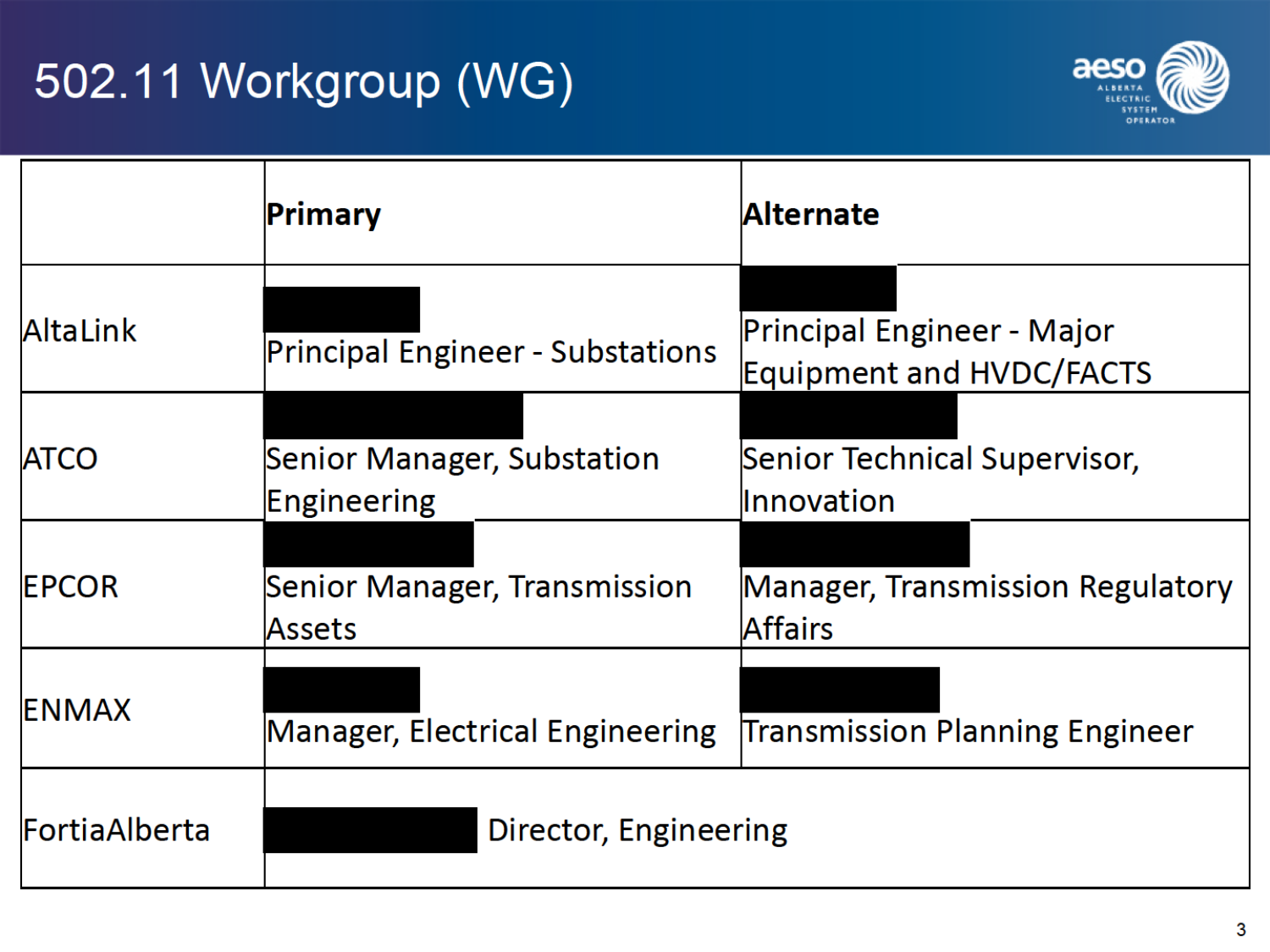

## **CANA to provide consulting assistance**

Two objectives:

- What are the minimum technical requirements from comparable US/Canadian utilities?
- What are the extra technical considerations on substation rule when connecting new generation technologies?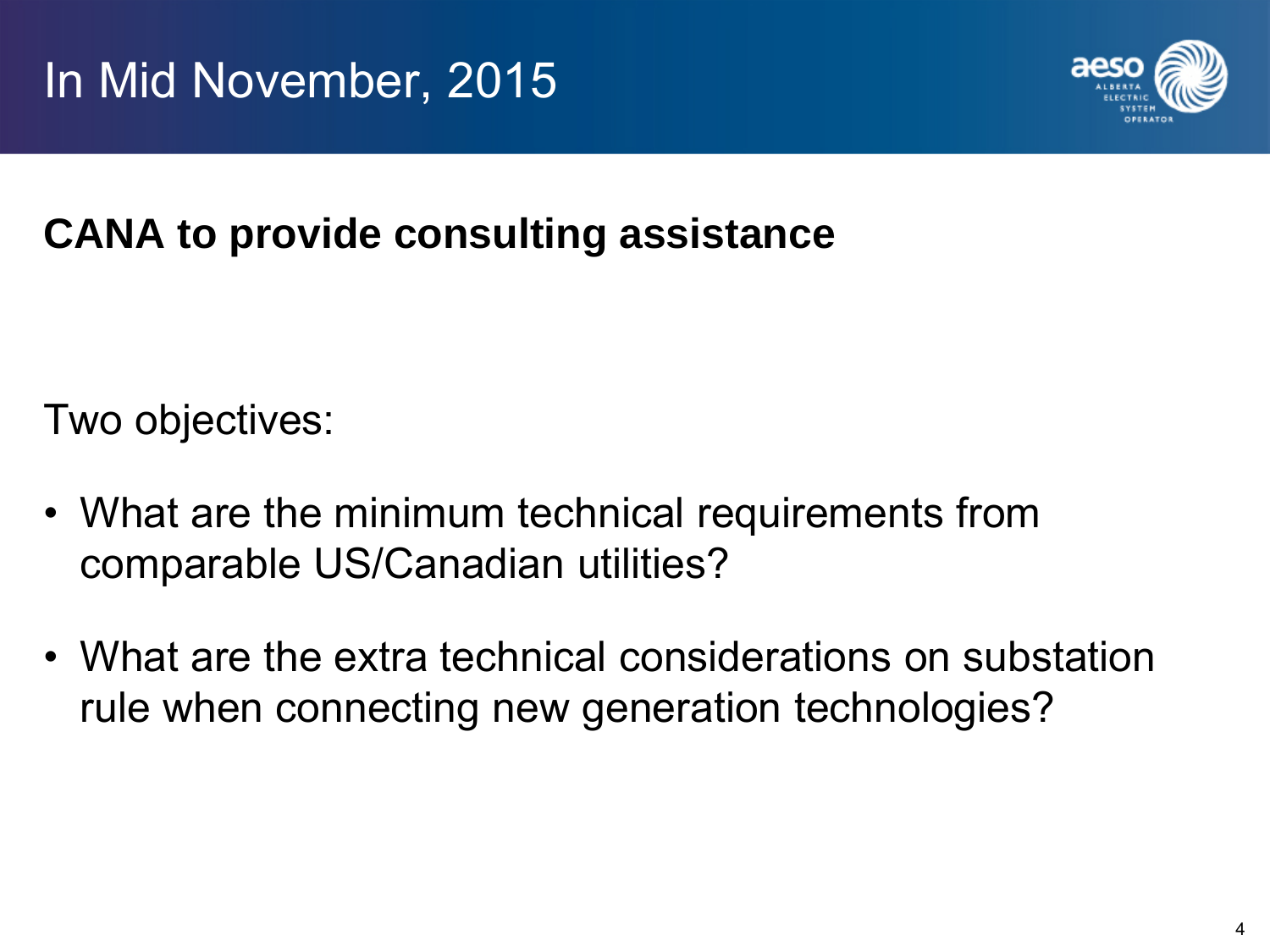# Major Topics to be Covered in 502.11



- Reliability and availability
- Safety and security requirements
- Service conditions
- Grounding & insulation coordination
- Bus layout
- Station power supply & control building
- Major equipment
- Other equipment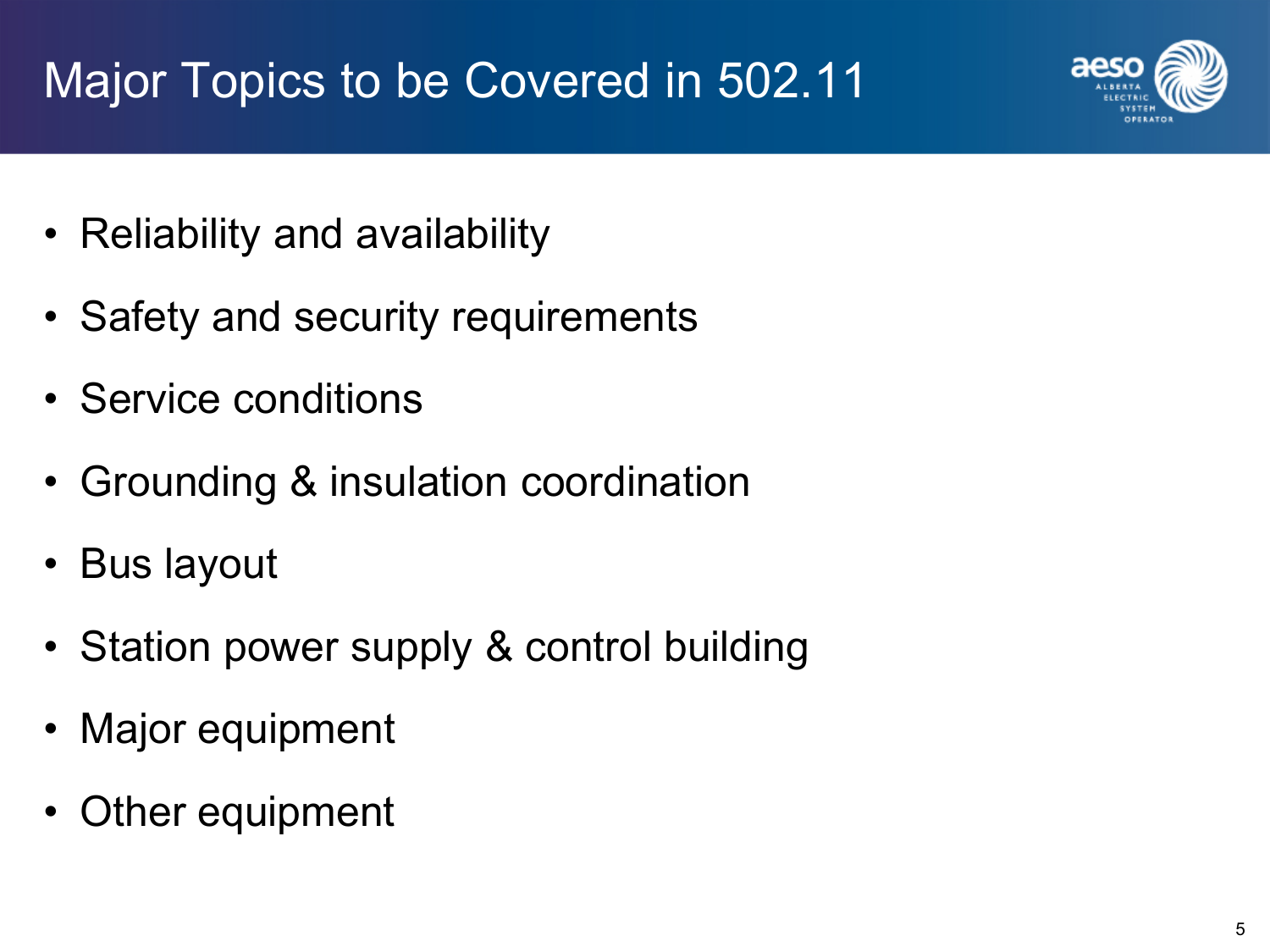# August 27, 2015 – 1st WG Meeting



- No participation from manufacturers for now
- 502.11 rule should cover ISD-owned substations which meet the criteria
- 69/72 kV and below be excluded
- Creation of "Major Substation" (later "Type 1 Substation")
- Life expectancy not be specified
- Minimum reliability & availability be defined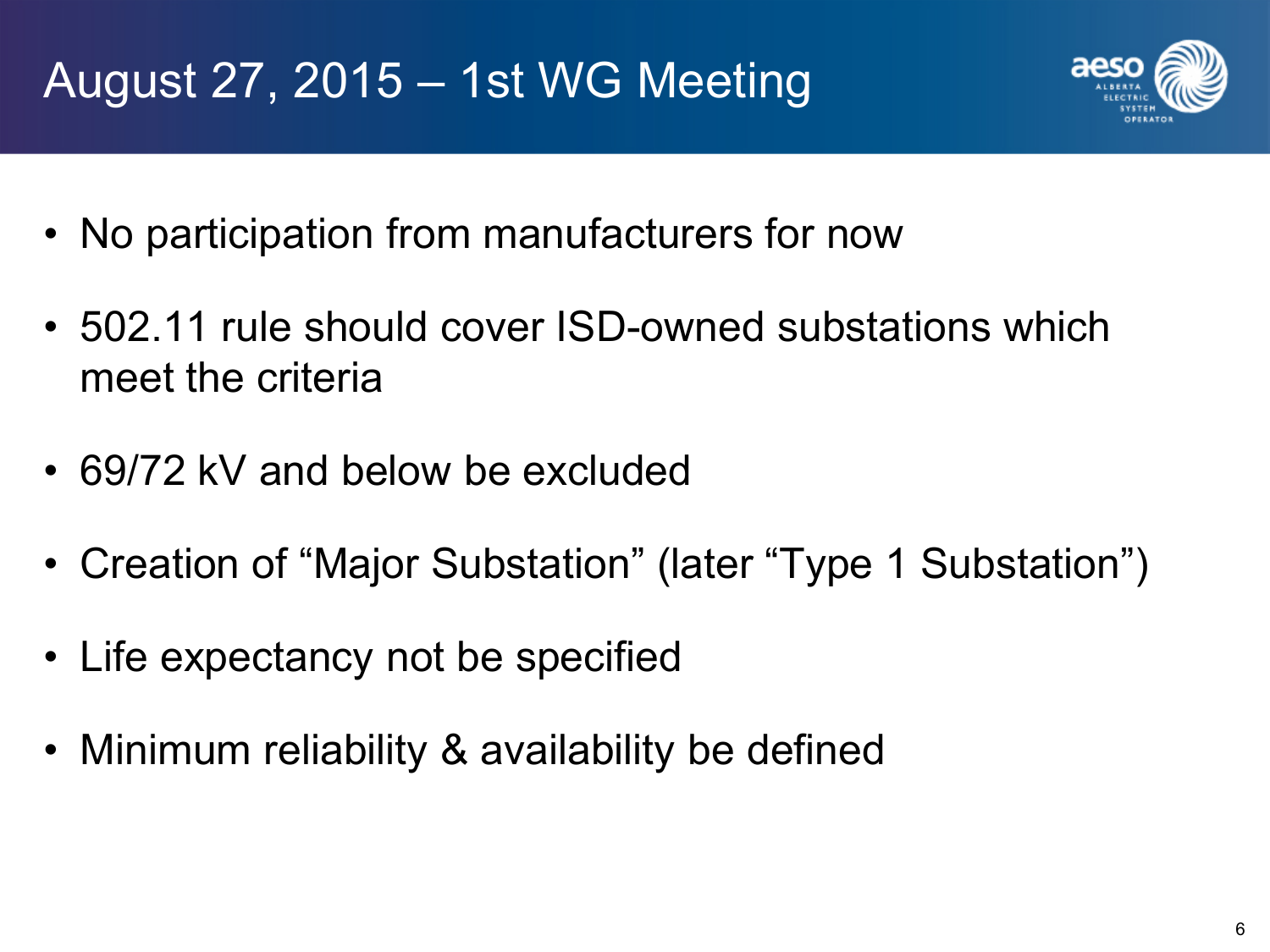# September 17, 2015 – 2nd WG Meeting Guiding Principles



- In line with ARS standards (e.g., TPL) and other rules
- Allow for new technology to the maximum extent possible
- Reliability/availability be measurable as much as possible
- Limit the number of exceptions as much as possible
- Higher level of requirements for "Type 1" substations
- Definition of "element" (NERC / WECC / AIES)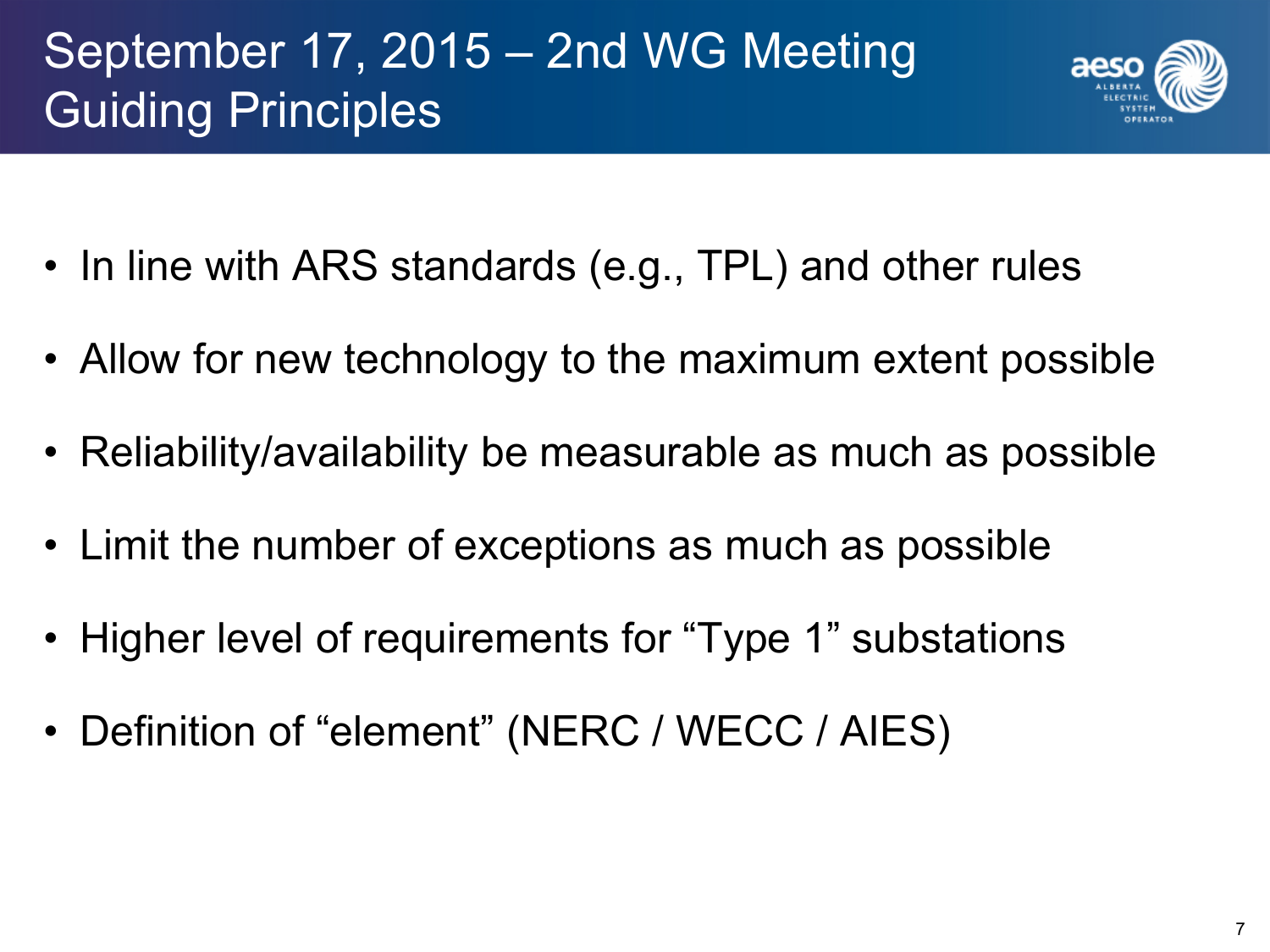

## **Section 502.11 applies to**

- a) the **legal owner** of a **transmission facility** with at least one rated voltage equal to or greater than one hundred (100) kV; and
- b) the **ISO**.

- ISD-owned HV substations are included
- Generators who own HV substations are also included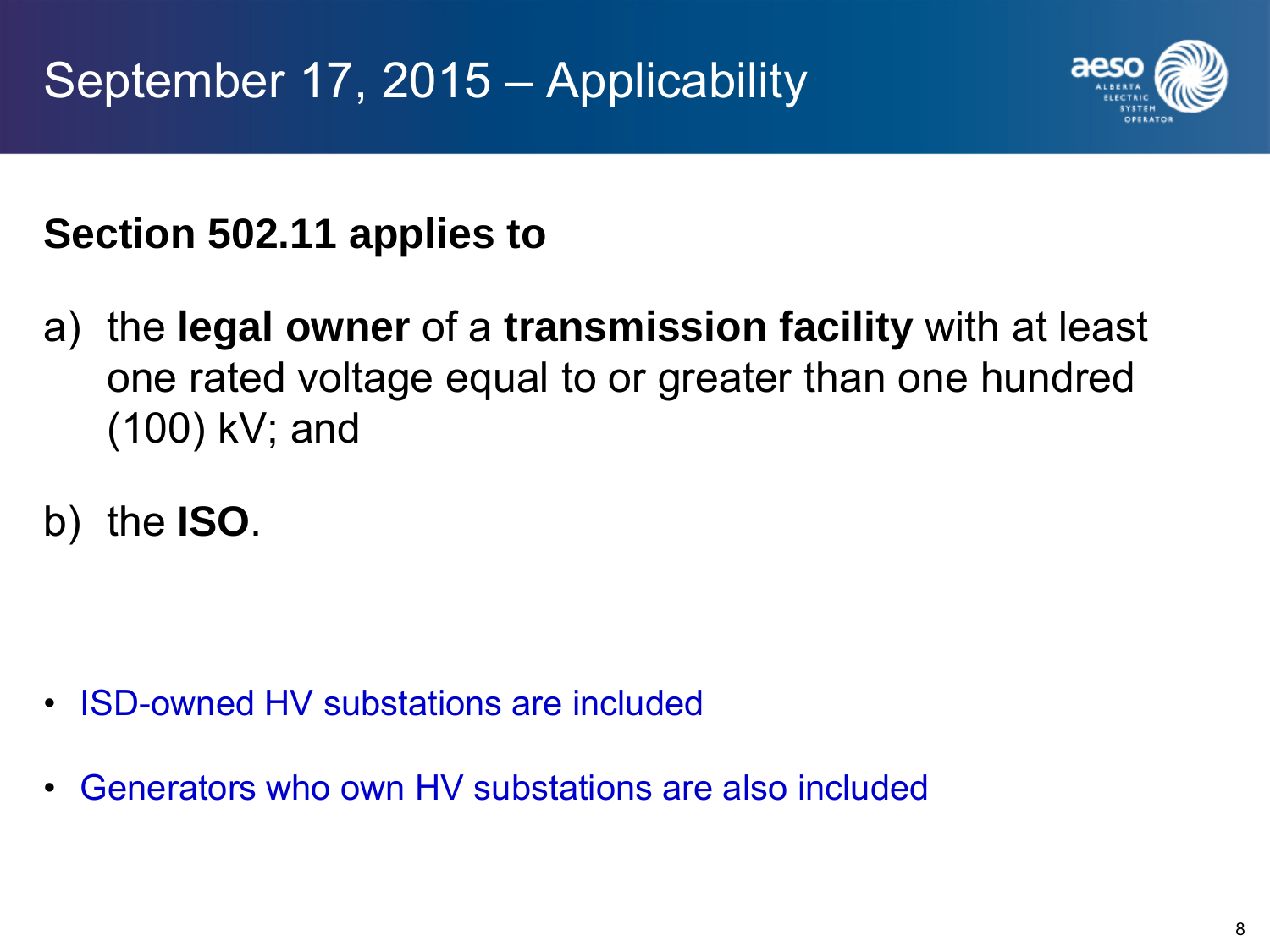October 29, 2015 – 3rd WG Meeting "Type 1" Substation



## **Definition**

- Any 500 kV substations; or
- Any 240 kV substation having ≥6 source line and/or power transformer terminations; or
- Any substation designated by the AESO in its own discretion

\* under above definition, about 23 substations in existing AIES system would have been called "Type 1" substations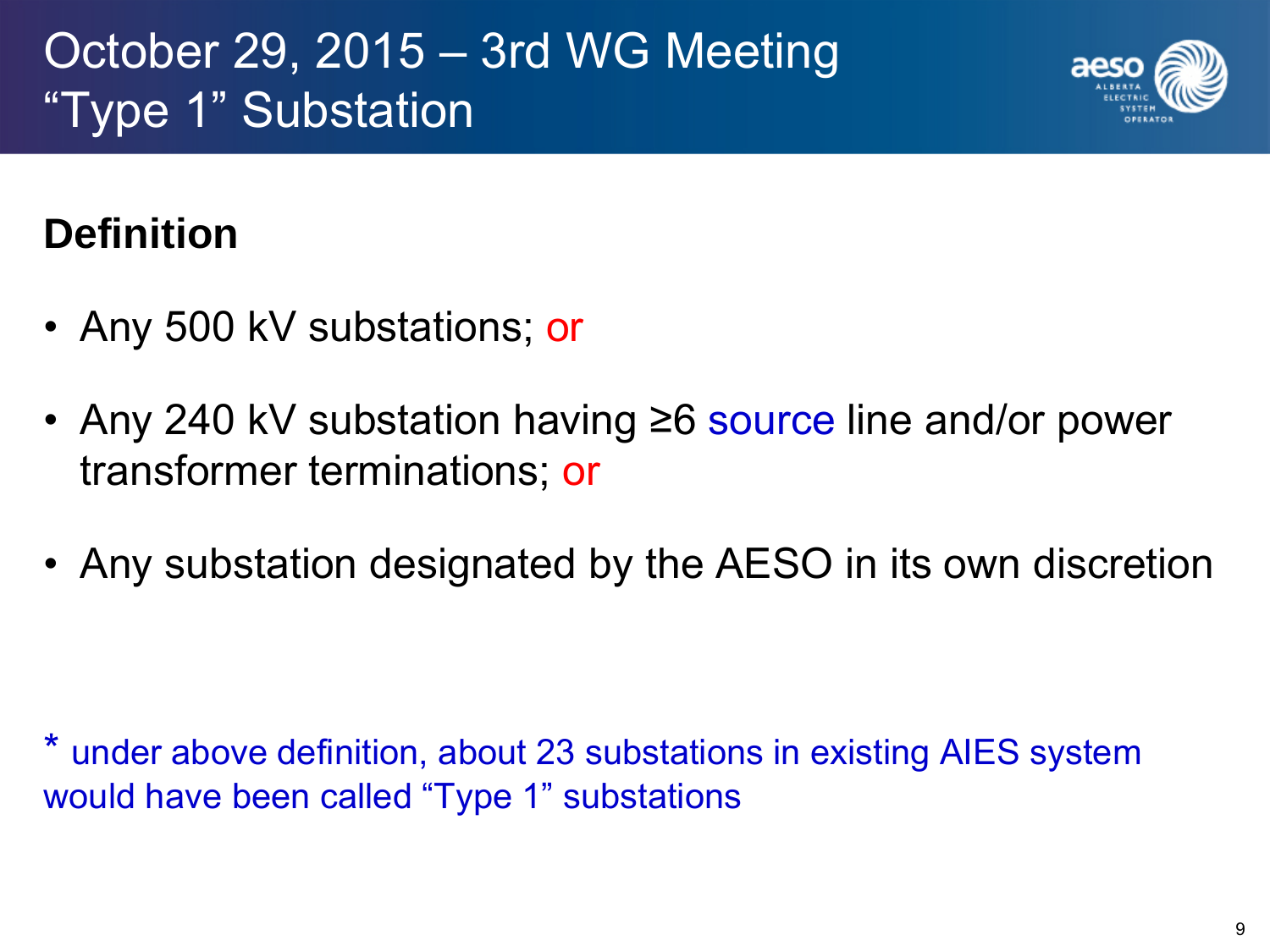

- AIES is an effectively grounded system for ≥100 kV
- A grounding study be conducted for each and every transmission substation project
- AESO shall provide 10-year short circuit levels

\* Currently, for every substation project, all TFOs conduct a grounding study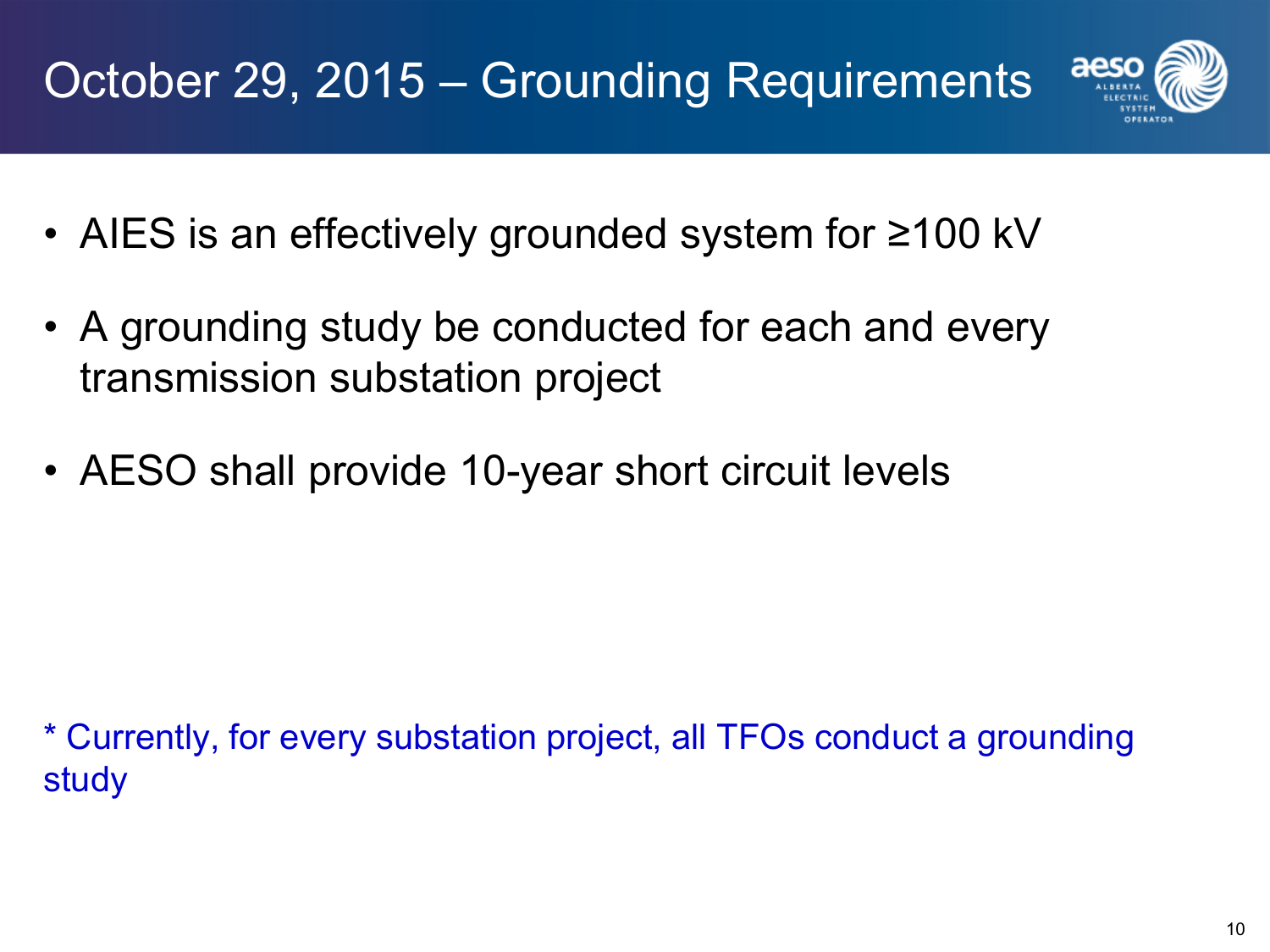

- Agreed to split BIL into LIL and SIL in 502.11
- Agreed to create a 260 kV nominal voltage class
- Agreed to use MCOV=150 kV for 138 kV class
- Recommended to include BIL levels for 13.8, 25, 34.5 and 69 kV equipment (inside substations) for insulation coordination purposes
- No need to specify a higher LIL/SIL for GIS equipment
- MTBF=1000 years for transformers, and MTBF=400 years for bus & other equipment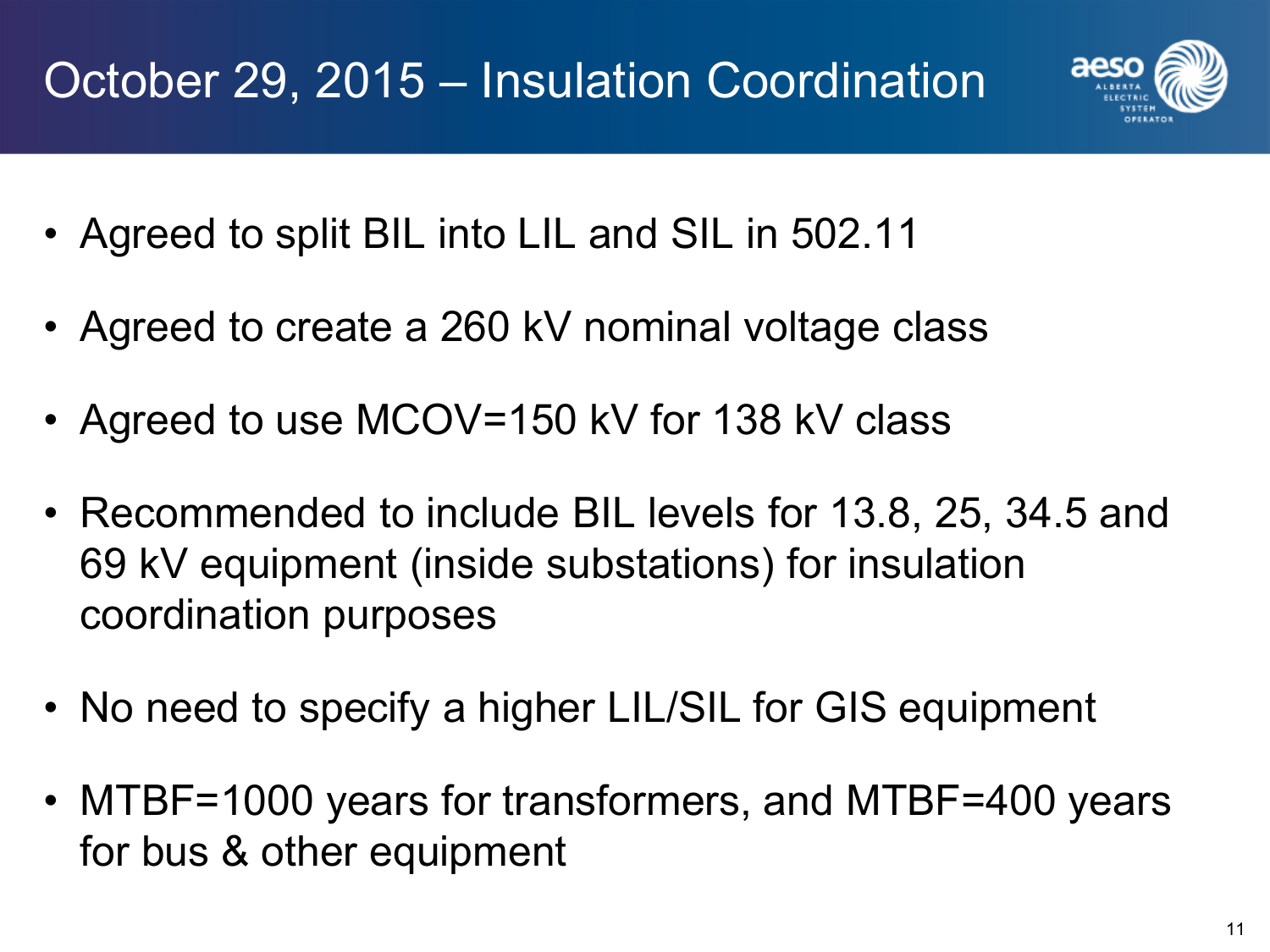## October 29, 2015 – Voltage Class & MCOV



| Nominal (kV) | <b>Extreme</b><br><b>Continuous</b><br>Minimum (kV) | <b>Normal</b><br><b>Continuous</b><br>Minimum (kV) | <b>Normal</b><br><b>Continuous</b><br><b>Maximum</b><br>(kV) | MCOV (kV) |
|--------------|-----------------------------------------------------|----------------------------------------------------|--------------------------------------------------------------|-----------|
| 138          | 124                                                 | 135                                                | 145                                                          | 150       |
| 144          | 130                                                 | 137                                                | 151                                                          | 155       |
| 240          | 216                                                 | 234                                                | 252                                                          | 264       |
| $260^*$      | 234                                                 | 247                                                | 266                                                          | 275       |
| 500          | 475                                                 | 500                                                | 525                                                          | 550       |

\* For all 240 kV buses from Whitefish north and Sagitawah north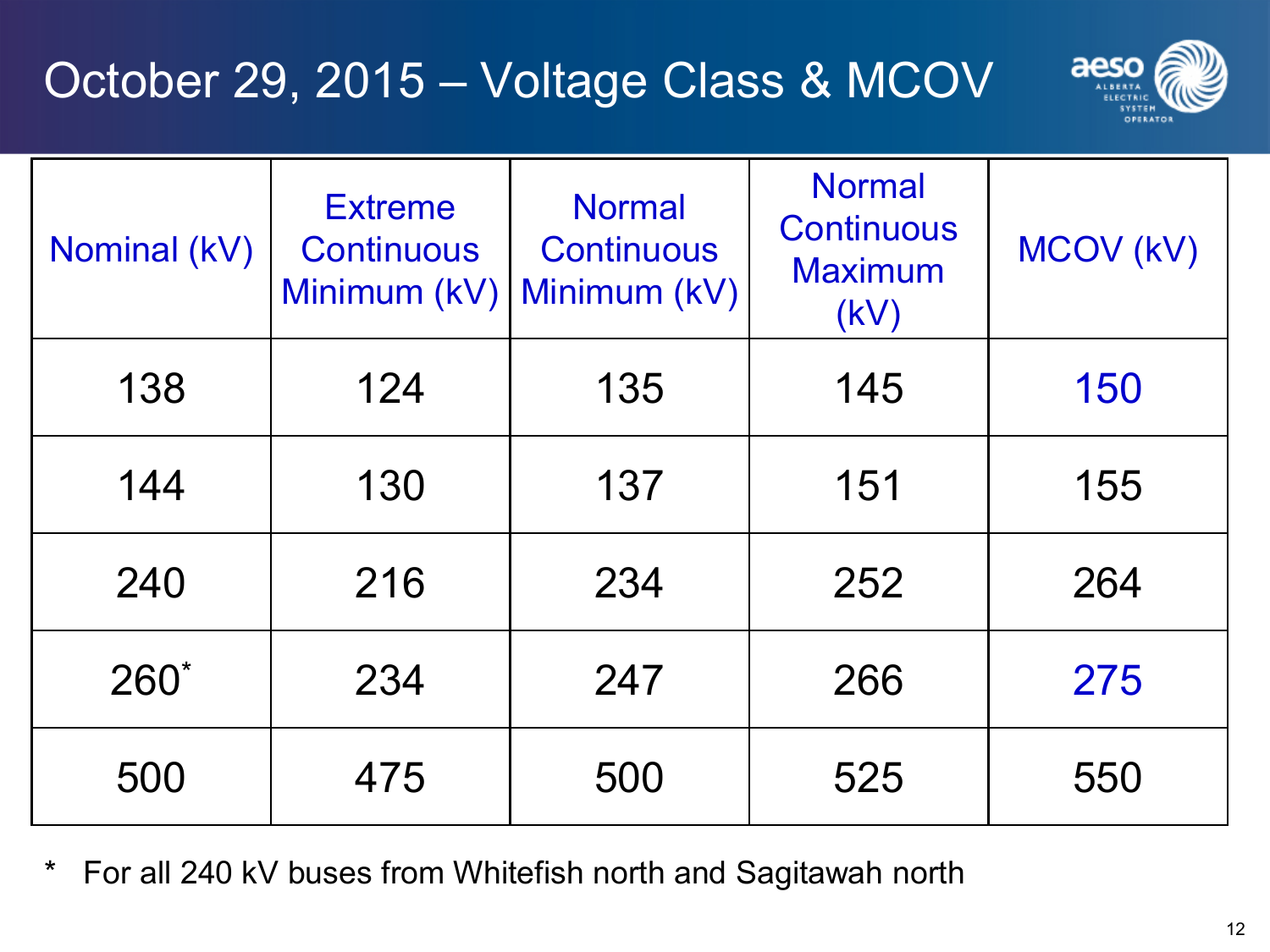

#### AIS

| <b>Nominal Voltage</b>                                            | 138/144 |              | 240/260 |            | 500  |            |
|-------------------------------------------------------------------|---------|--------------|---------|------------|------|------------|
| <b>Classification (kV rms)</b>                                    | LIL     | <b>SIL</b>   | LIL     | <b>SIL</b> | LIL  | <b>SIL</b> |
| Post Insulators &<br><b>Disconnect Switches</b>                   | 550     | <b>NA450</b> | 900     | 750        | 1550 | 1175       |
| <b>Circuit Breakers</b>                                           | 650     | <b>NA450</b> | 1050    | 850        | 1800 | 1425       |
| CTs & PTs                                                         | 650     | <b>NA450</b> | 1050    | 850        | 1800 | 1425       |
| <b>Xformer Windings (with</b><br>surge arresters at both<br>ends) | 550     | <b>NA450</b> | 850     | 750        | 1550 | 1175       |

#### GIS

| Disconnect switches,<br>Buswork, Switchgear, CTs & | 750 | N/A | 1050 | 850 | 1550 | 1175 |
|----------------------------------------------------|-----|-----|------|-----|------|------|
| l PTs                                              |     |     |      |     |      |      |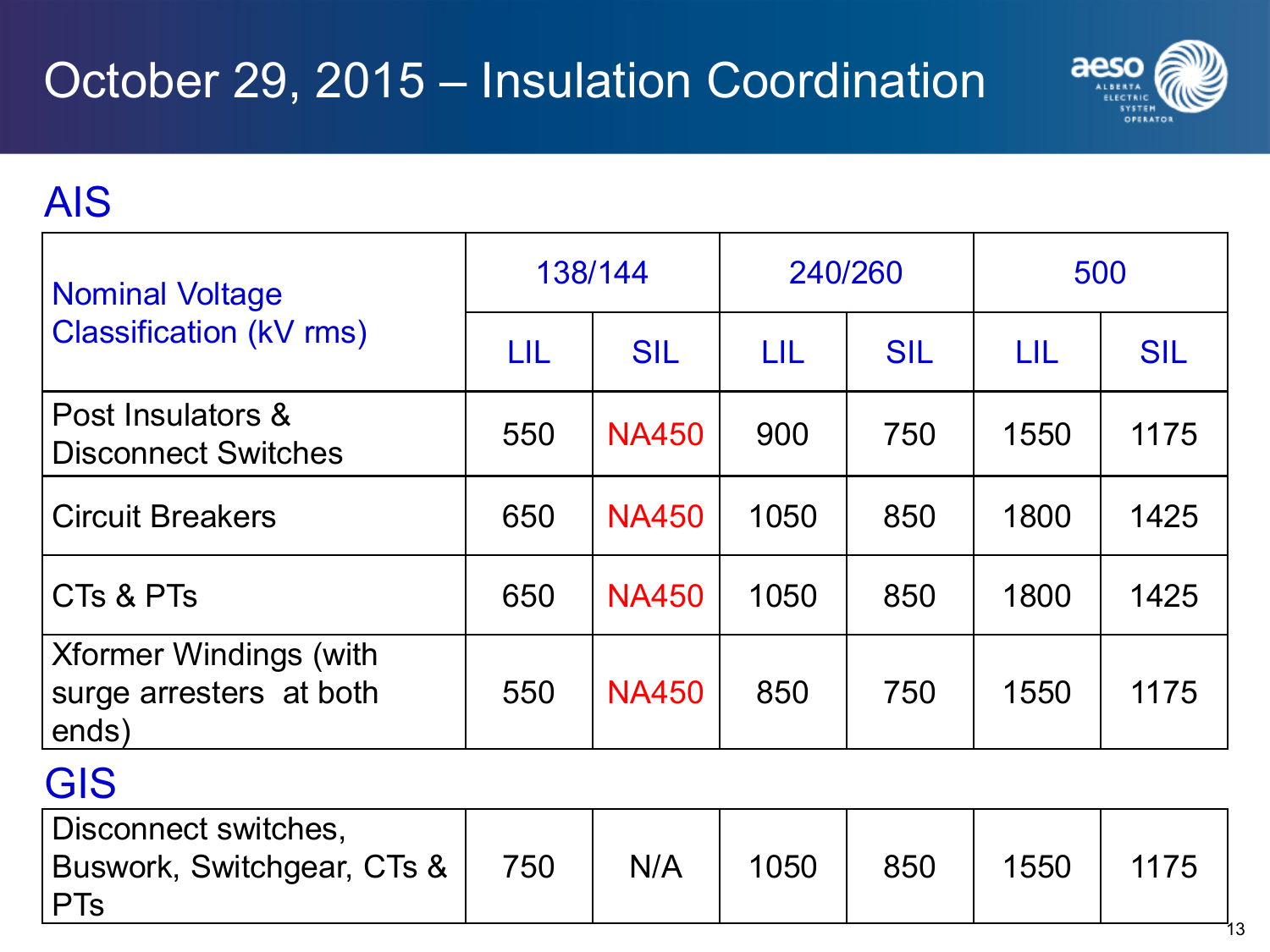

## **BIL levels for MV/LV Equipment**

| Nominal Voltage (kV rms)                               | 13.8 | 25  | 34.5 | 69/72 |
|--------------------------------------------------------|------|-----|------|-------|
| <b>Circuit breakers</b>                                | 110  | 150 | 200  | 350   |
| Indoor switchgear                                      | 95   | 125 | 170  | 350   |
| Transformers, shunt reactors<br>(with surge arresters) | 110  | 150 | 200  | 350   |
| All other equipment (CTs, PTs,<br>busbars, etc.)       | 110  | 150 | 200  | 350   |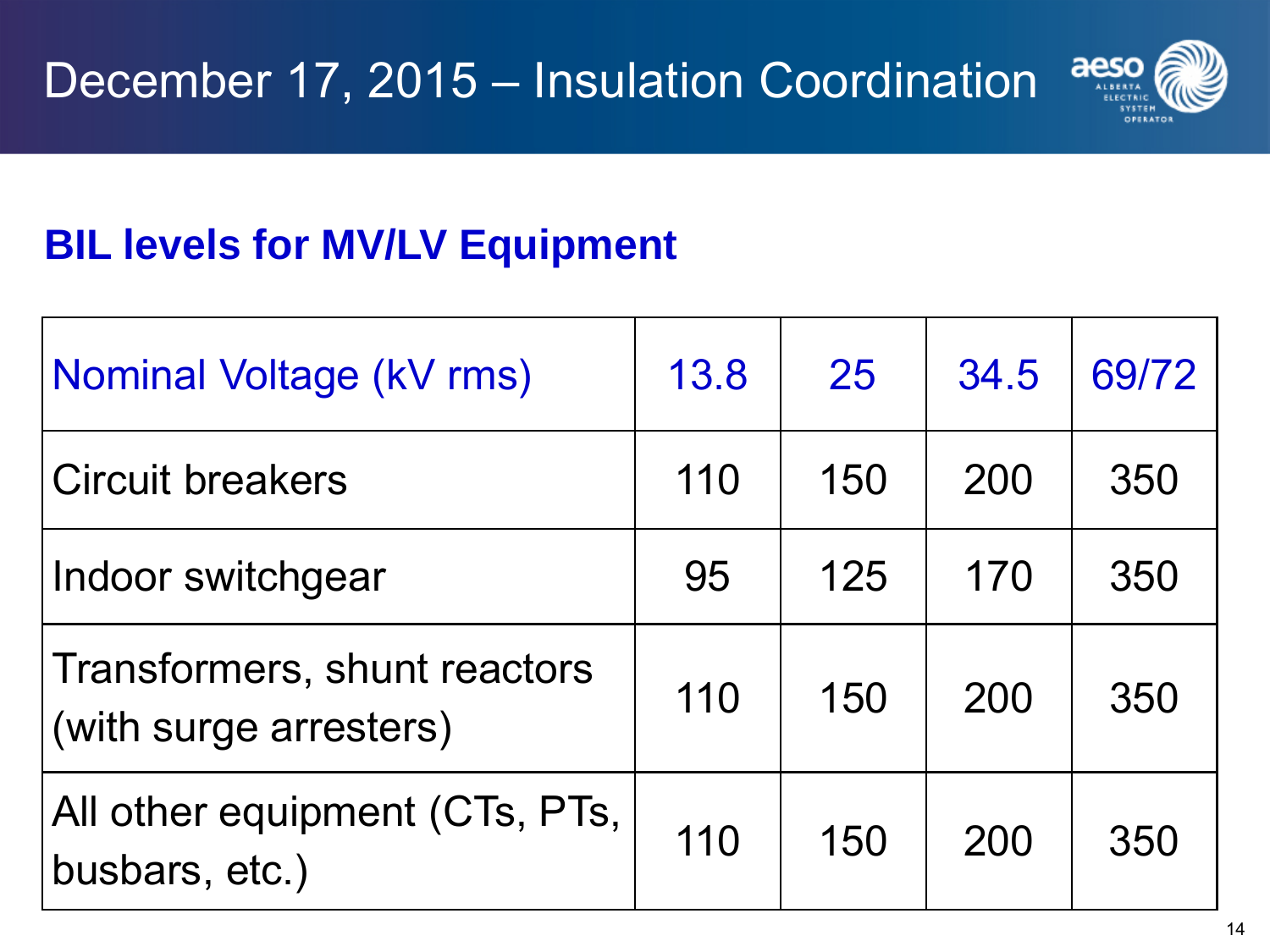

- Recommend to create two temperature zones with -50°C and -40°C, demarcated at Edmonton and Cold Lake
- Maximum ambient temperature of +40°C for both zones
- Temperature change rate of 15 $\degree$ C per hour
- Use same wind map as for 502.2 rule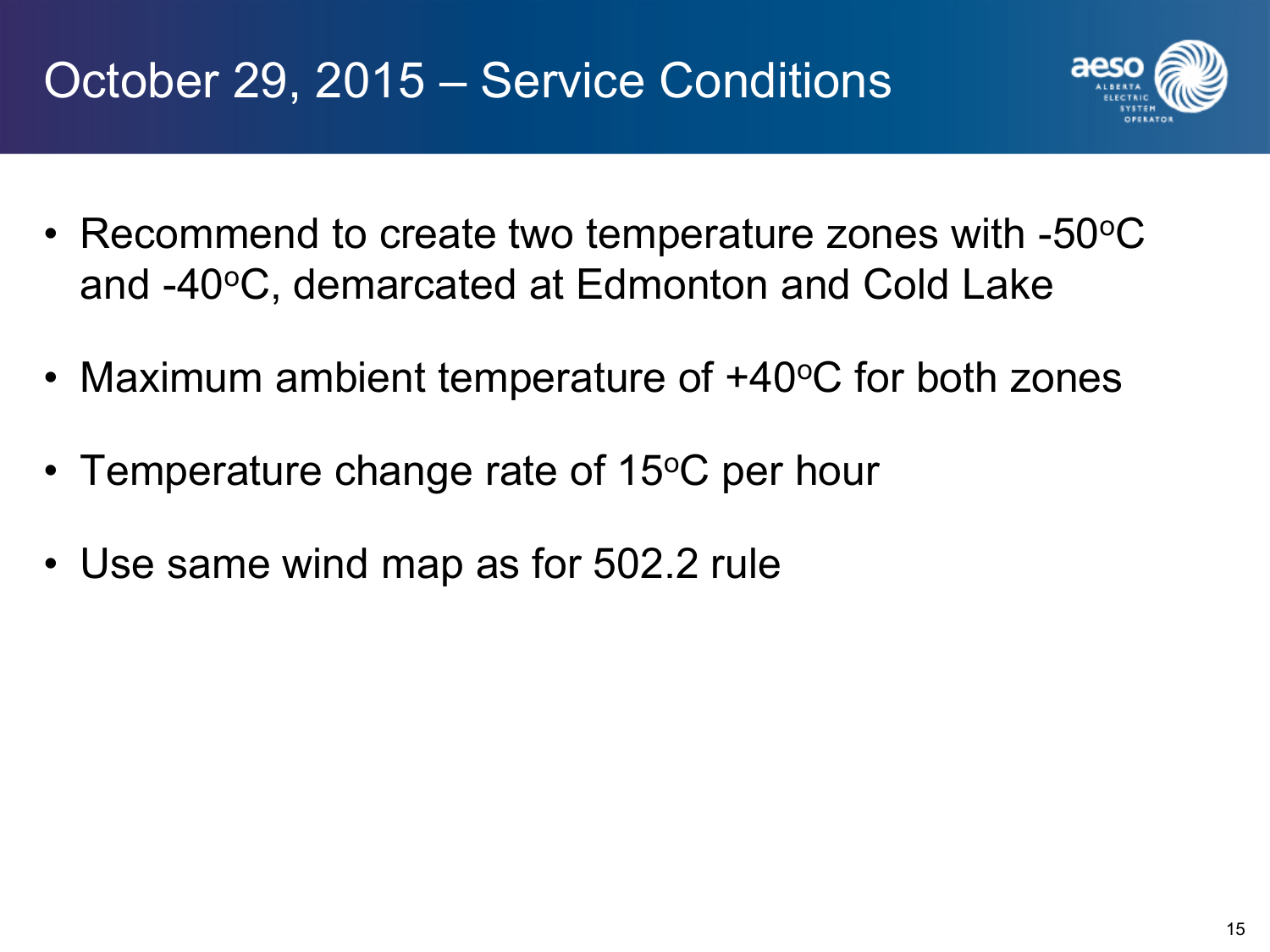#### November 19 – 4th WG Meeting aeso AC/DC Station Power Supply & Control Building

- For all substations
	- 8 hours of discharge time from loss of AC station supply
	- 24 hours or less charging time (any need for spare charger?)
- For "Type 1" Substations
	- Dual independent AC sources required
	- If SST is directly connected to HV bus, protection be such that outage be limited to the SST (breaker is required)
	- Two independent battery banks with independent chargers, each with 4 hours of discharge time at full load (≥8 hrs of individual load). Common mode failure be avoided
	- Control building be installed with temperature controlled area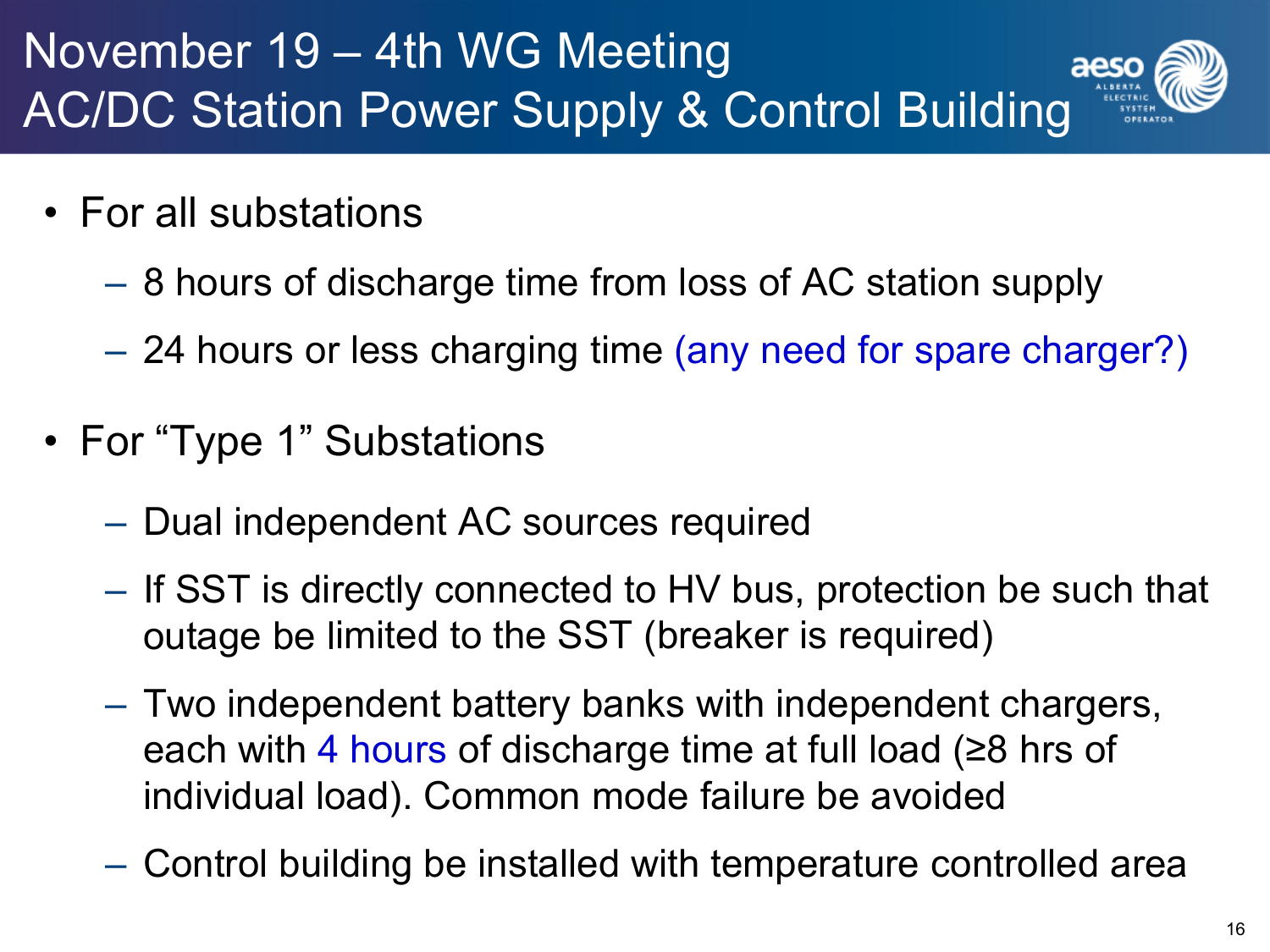

- Point-on-wave required for cap banks and shunt reactors. The AESO may specify POW for other applications
- Single pole circuit breakers required for 240/500 kV, unless the AESO specifies otherwise
- Minimum operating time for opening:

| Nominal (kV)                                                    |     | 34.5/69   138/144   240/260 |     | 500 |
|-----------------------------------------------------------------|-----|-----------------------------|-----|-----|
| <b>Breakers/circuit</b><br>switchers operating time<br>(cycles) | 5.0 | 3.0                         | 2.5 | 2.0 |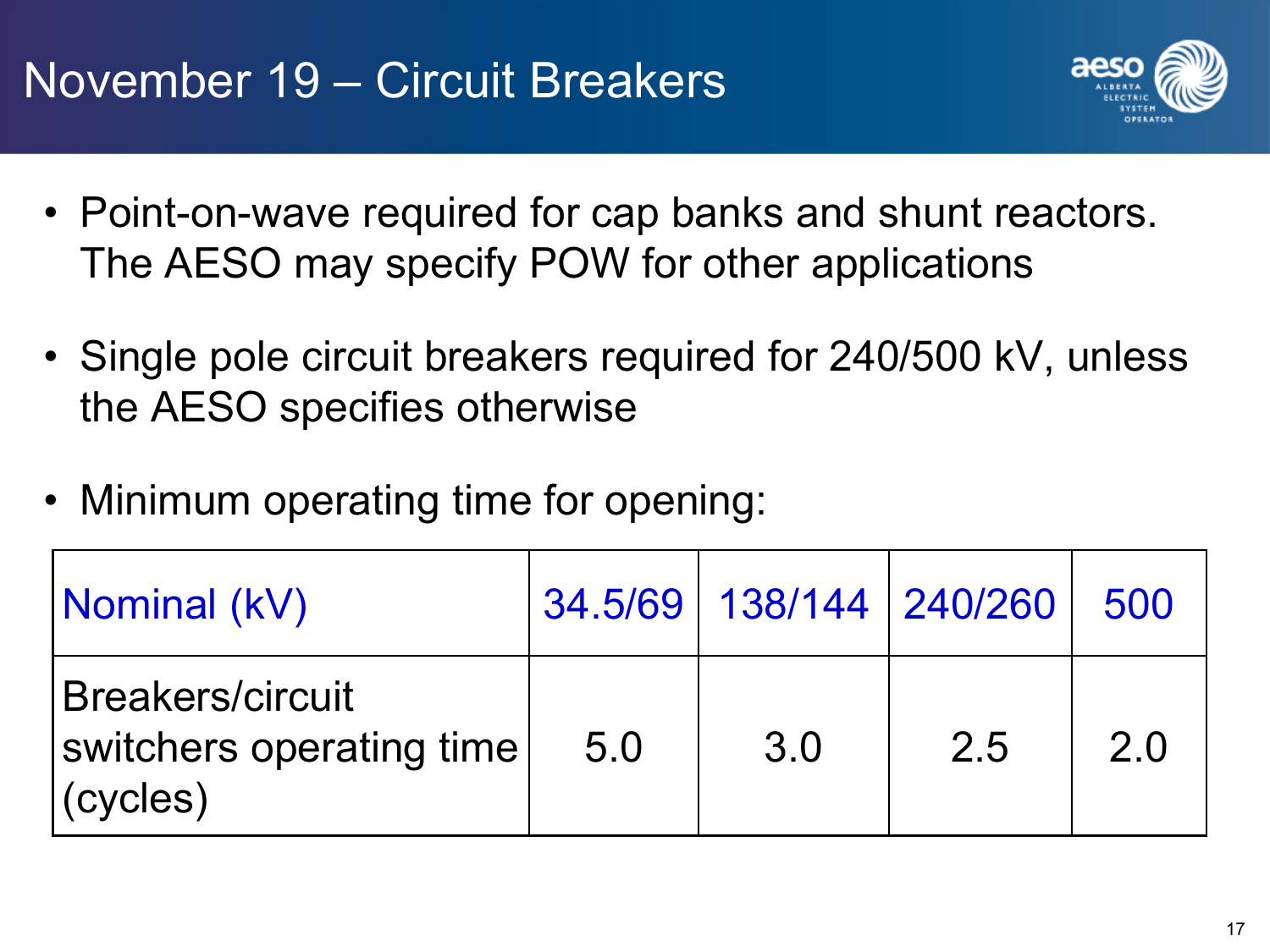

- Snow, Icing and Wind Limits
	- Substation owner consult with incumbent TFO to use values consistent with the TFO's
	- The ID presents minimum design parameters of TFOs in a table (use aeso wind map, 50 yr. must use local env cond )
- Bus Layout

### **A good bus layout should**

- support & promote safety and reliability of AIES
- provide maximum maintenance and operating flexibility
- be cost effective for current needs and future expansions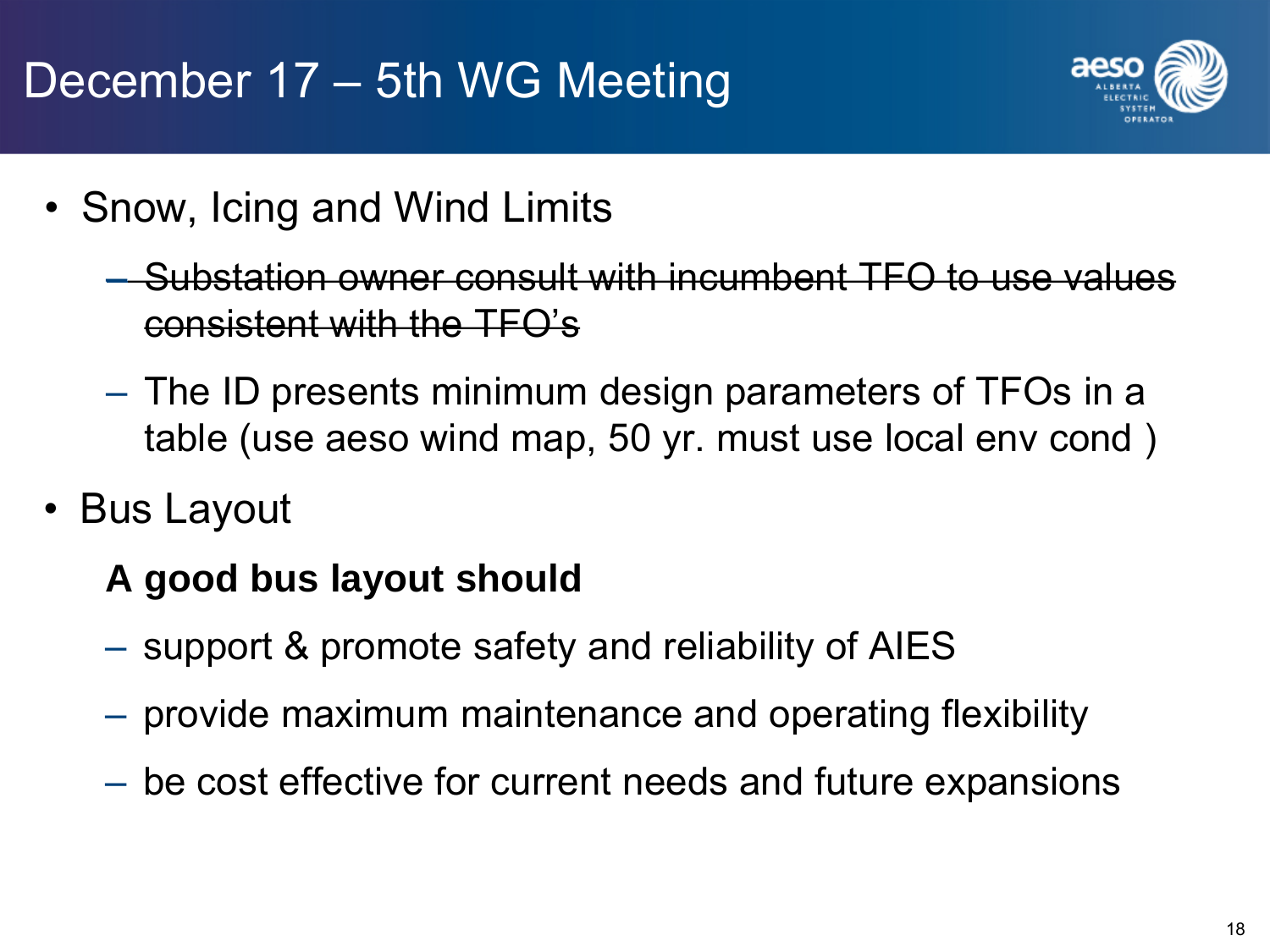# December 17 – Bus Layout for All Substations



- A faulted element must not result in loosing another transformer element
- Breaker failure on a faulted transformer element not result in the loss of a second transformer element
- No additional elements be taken out of service to accommodate maintenance of an element
- Ampacity of all terminal components connecting a transmission line or power transformer be no less than the rating of the line or the transformer
- Breaker failure not trip all the circuits which terminate at the same remote substation, or the same generating station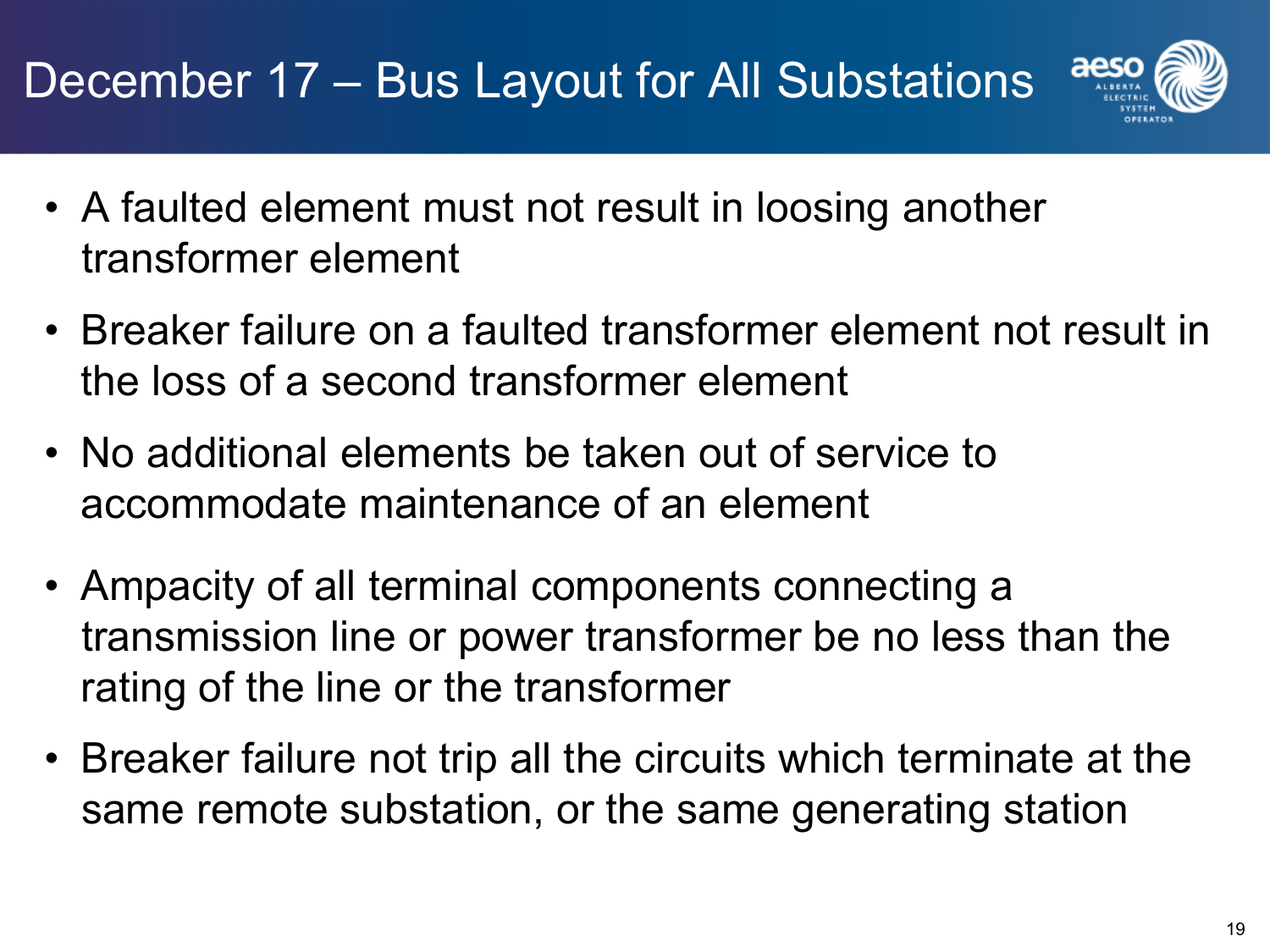

- In an incomplete 1.5/1.3 breaker diameter, DSs be installed to minimize outage time during the installation of the remaining breakers in the future
- A ring configuration is acceptable with up to six (6) nodes. A ring bus with >6 nodes will be approved case-by-case
- A disconnect device at the line side be installed for each transmission line, power transformer and/or generator connection
- If all 3 transmission voltage levels (500/240/138 kV) are present, failure of an autotransformer shall not result in the tripping of more than 4 circuit breakers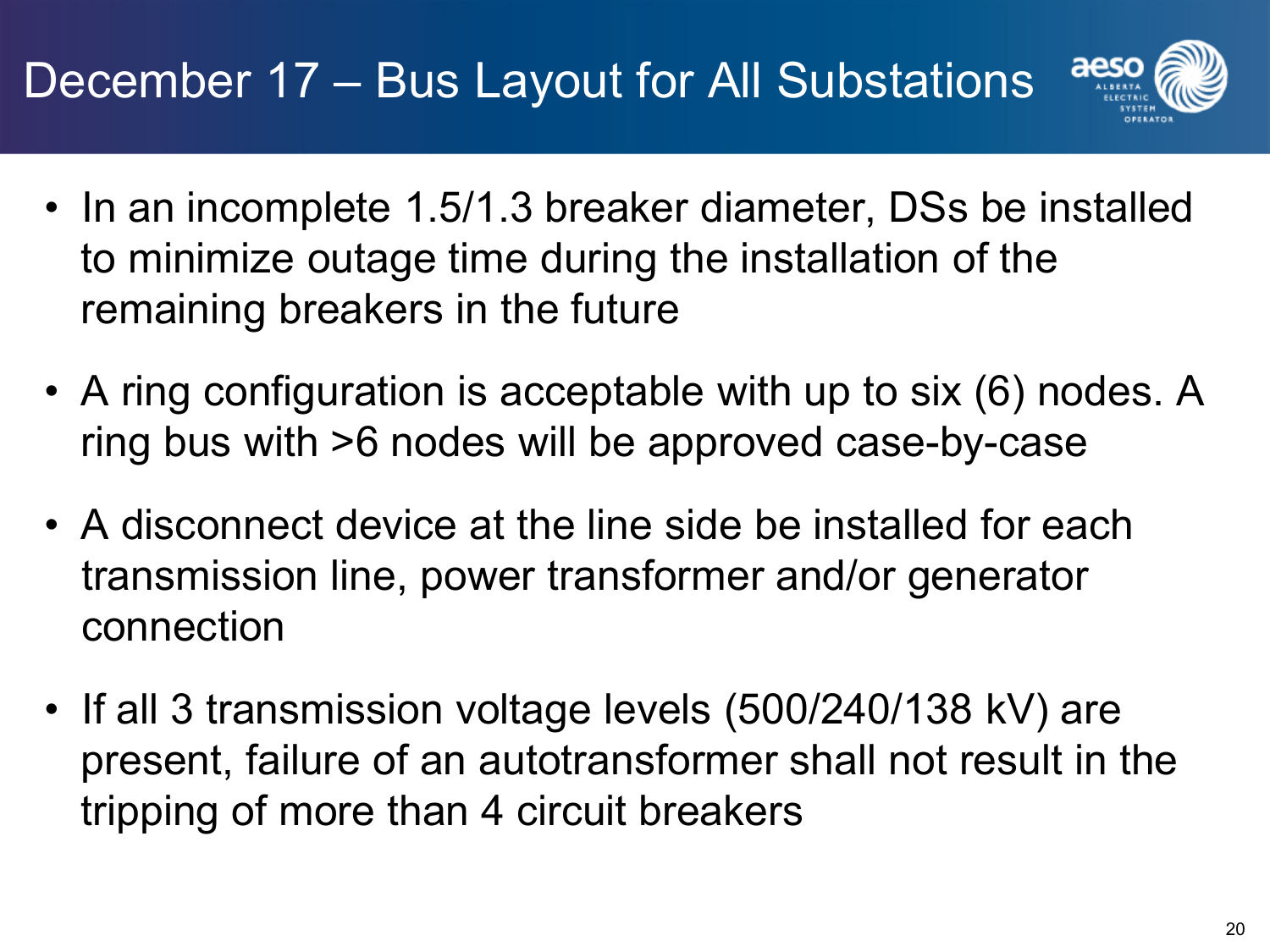

## **Minimum Bus Continuous Current Ratings (A)**

| Component                      | 138/144 kV | 240/260 kV | 500 kV |
|--------------------------------|------------|------------|--------|
| <b>Main Bus</b>                | 1,200      | 3,000      | 4,000  |
| <b>Cross Bus</b>               | 600        | 2,000      | 3,000  |
| <b>Feeder or Line terminal</b> | 600        | 2,000      | 3,000  |